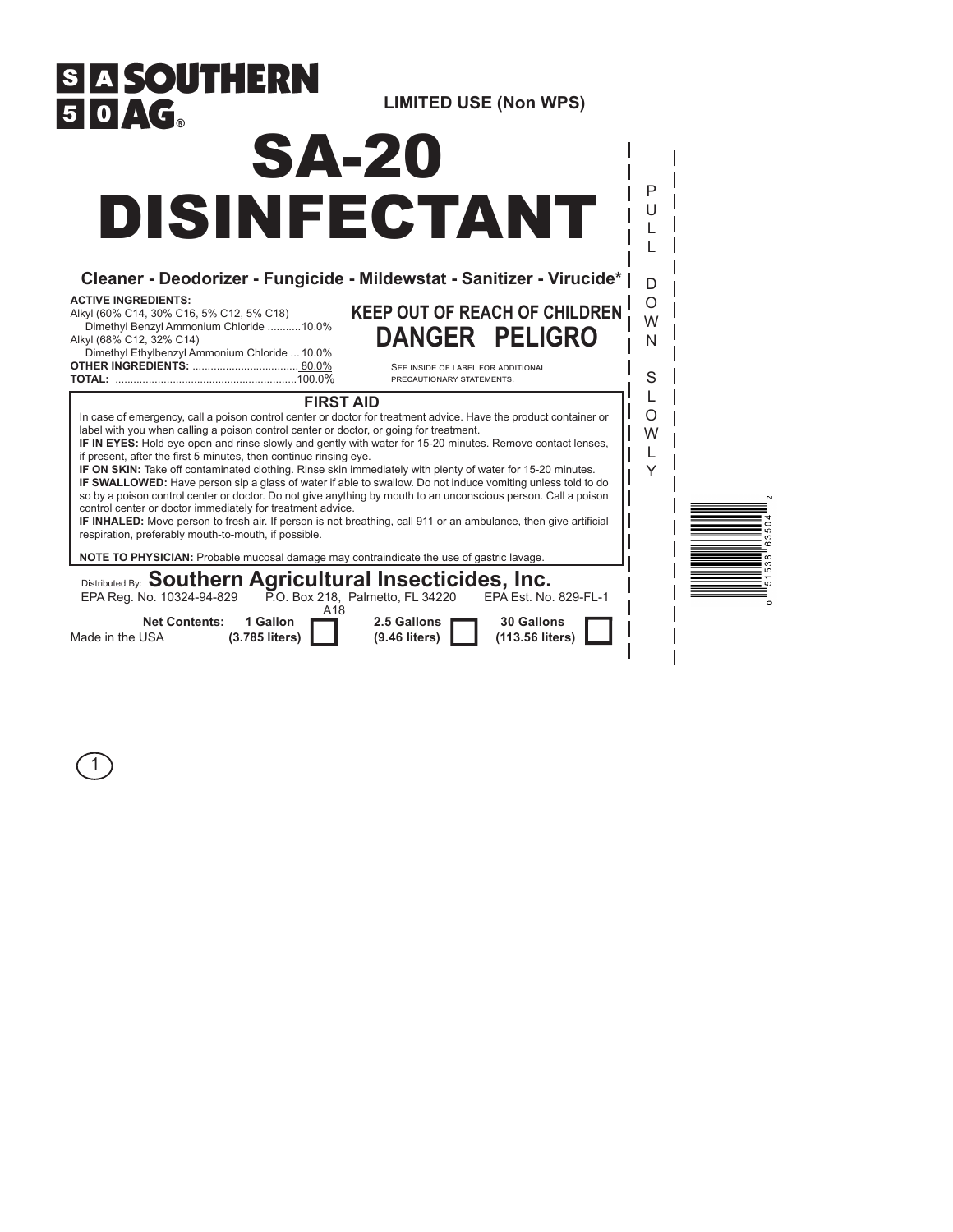#### **PRECAUTIONARY STATEMENTS HAZARDS TO HUMANS AND DOMESTIC ANIMALS**

**DANGER.** Corrosive. Causes irreversible eye damage and skin burns. Harmful if swallowed, inhaled or absorbed through the skin. Avoid breathing spray mist. Do not get in eyes, on skin or on clothing. Wear goggles or face shield, chemical-resistant gloves and protective clothing when handling. Wash thoroughly with soap and water after handling and before eating, drinking, chewing gum, using tobacco or using the toilet. Remove contaminated clothing and wash clothing before reuse.

### **ENVIRONMENTAL HAZARDS**

This pesticide is toxic to fish, aquatic invertebrates, oysters, and shrimp. Do not discharge effluent containing this product into lakes, streams, ponds, estuaries, oceans or other waters unless in accordance with the requirements of a National Pollutant Discharge Elimination System (NPDES) permit and the permitting authority has been notified in writing prior to discharge. Do not discharge effluent containing this product into sewer systems without previously notifying the local sewage treatment plant authority. For guidance contact your State Water Board or Regional Office of the EPA.

**GENERAL DISINFECTION PERFORMANCE:** This product kills the following bacteria in 10 minutes at 1.5 oz. per 5 gal. of water (469 ppm active) and 5% soil on hard, non-porous surfaces: *Campylobacter jejuni, Escherichia coli*  O157:H7, *Listeria monocytogenes, Proteus mirabilis, Salmonella enterica, Staphylococcus aureus, Staphylococcus aureus* Methicillin Resistant (MRSA)*, Yersinia enterocolitica*.

**DISINFECTION PERFORMANCE:** This product kills the following bacteria in 10 minutes at 2 oz. per 5 gal. of water (625 ppm active) and 5% soil on hard, non-porous surfaces: *Botrytis cinerea, Burkholderia cepacia, Campylobacter jejuni, Corynebacterium ammoniagenes, Enterococcus faecium, Escherichia coli* O157:H7*, Klebsiella pneumoniae, Listeria monocytogenes, Proteus mirabilis, Pseudomonas aeruginosa, Salmonella enterica, Salmonella typhi, Shigella sonnei, Staphylococcus aureus, Staphylococcus aureus* (Methicillin Resistant) (MRSA), *Staphylococcus aureus* (Community Associated Methicillin Resistant) (CA MRSA), *Yersinia enterocolitica*.

**VIRUCIDAL\* PERFORMANCE:** This product kills the following viruses in 10 minutes at 2 oz. per 5 gal. of water (625 ppm active) and 5% soil on hard, non-porous surfaces:

2

| Avian Influenza A (H5N1) Virus<br>Avian Influenza A/Turkey/Wisconsin Virus (VR-798)<br>Hepatitis B Virus (HBV)<br>Hepatitis C Virus (HCV)<br>Herpes Simplex Type1 Virus (VR-260)<br>Herpes Simplex Type 2 Virus (VR-734) | Human Immunodeficiency Virus Type 1‡ (HIV-1)<br>Influenza A (H1N1) Virus<br>Influenza A2/Japan Virus (VR-100)<br>Vaccinia Virus.<br>tindicates a 2-minute contact time is required for this |
|--------------------------------------------------------------------------------------------------------------------------------------------------------------------------------------------------------------------------|---------------------------------------------------------------------------------------------------------------------------------------------------------------------------------------------|
| Human Coronavirus (VR-740)                                                                                                                                                                                               | claim.                                                                                                                                                                                      |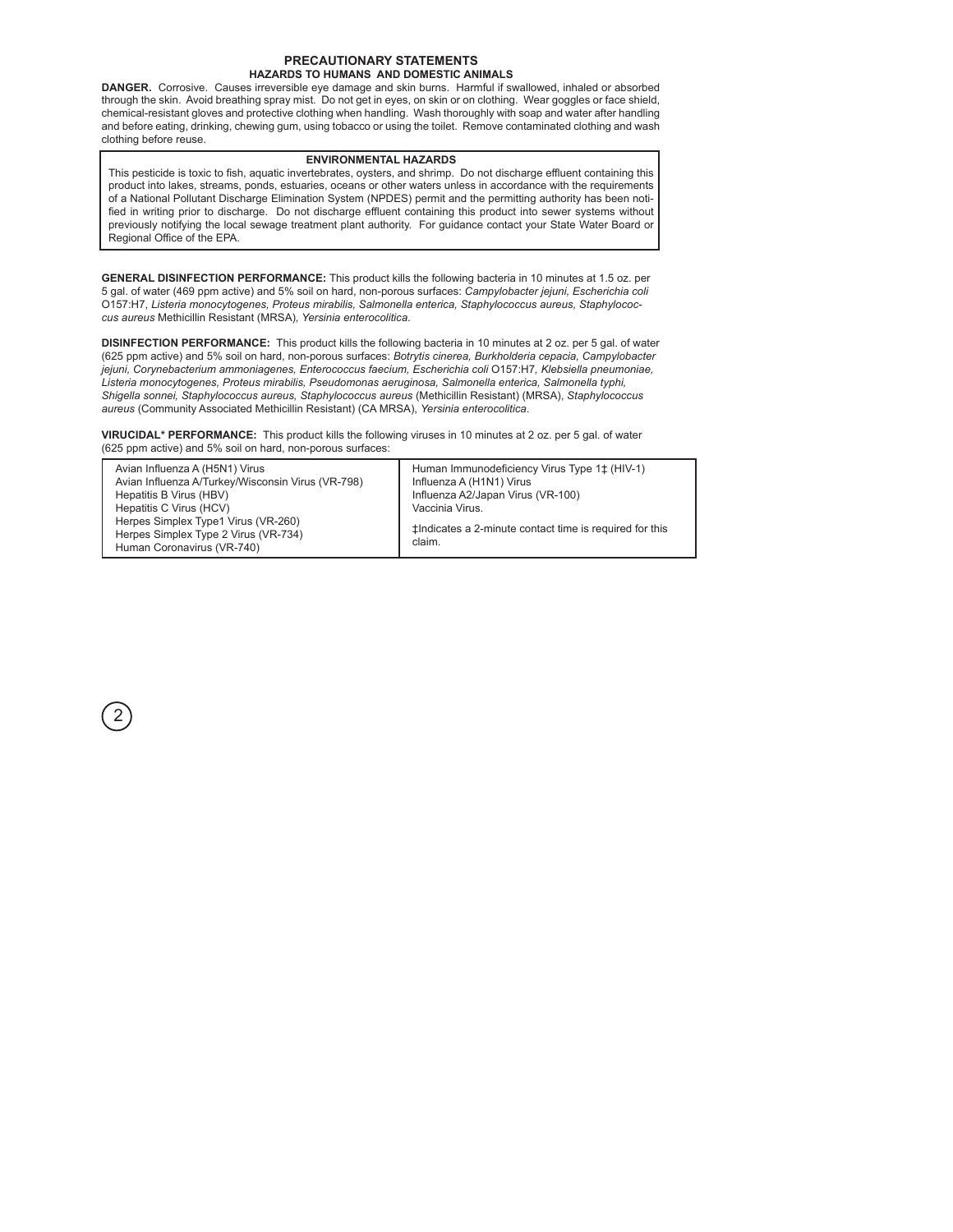#### **ANIMAL PREMISE VIRUCIDAL\* PERFORMANCE:** This product kills the following viruses in 10 minutes at 2 oz. per 5 gal. of water (625 ppm active) and 5% soil on hard, non-porous surfaces:

| Avian Influenza A (H5N1) Virus                         | Infectious Bronchitis Virus (Strain Beaudette IB42)   |
|--------------------------------------------------------|-------------------------------------------------------|
| Avian influenza A/Turkey/Wisconsin Virus (VR-798)      | Infectious Laryngotracheitis Virus (Strain LT-IVAX)   |
| Avian Reovirus (VR-2449)                               | Newcastle Disease Virus (VR-109)                      |
| Bovine Viral Diarrhea Virus (VR-534)                   | Porcine Respiratory & Reproductive Virus (USDA Refer- |
| Canine Coronavirus (VR-809)                            | ence Virus) (PRRSV)                                   |
| Canine Distemper Virus (USDA Reference Virus)          | Porcine Rotavirus (VR-893)                            |
| Equine Arteritis Virus (VR-796)                        | Pseudorabies Virus (VR-135)                           |
| Infectious Bovine Rhinotracheitis Virus (IBR) (VR-188) | Transmissible Gastroenteritis Virus (TGE)             |
|                                                        |                                                       |

**FUNGICIDAL PERFORMANCE:** This product kills the following fungi in 10 minutes at 2 oz. per 5 gal. of water (625 ppm active) and 5% soil on hard, non-porous surfaces: *Trichophyton mentagrophytes* (Athlete's foot fungus) (a cause of Ringworm).

**MILDEWSTATIC PERFORMANCE:** This product controls the following mold at 2 oz. per 5 gal. of water (625 ppm active) and 5% soil on hard, non-porous surfaces for up to 7 days: *Aspergillus niger.*

**NON-FOOD CONTACT SURFACE SANITIZING PERFORMANCE:** This product is an effective one-step sanitizer in 3 minutes at 0.5 oz. per 4 gal. of water (200 ppm active) and 5% soil on hard, non-porous surfaces: *Staphylococcus aureus, Enterobacter aerogenes.*

**FOOD CONTACT SURFACE SANITIZING PERFORMANCE:** This product is an effective food contact sanitizer in 1 minute at 0.5 oz. per 4 gal. of 500 ppm hard water (200 ppm active) on hard, non-porous surfaces: *Aeromonas hydrophila, Campylobacter jejuni, Clostridium perfringens, Enterobacter sakazakii, Enterococcus faecalis* (Vancomycin Resistant) (VRE)*, Escherichia coli, Escherichia coli* O111:H8*, Escherichia coli* O157:H7*, Listeria monocytogenes, Salmonella typhi, Shigella dysenteriae, Staphylococcus aureus, Streptococcus pyogenes, Yersinia enterocolitica.*

3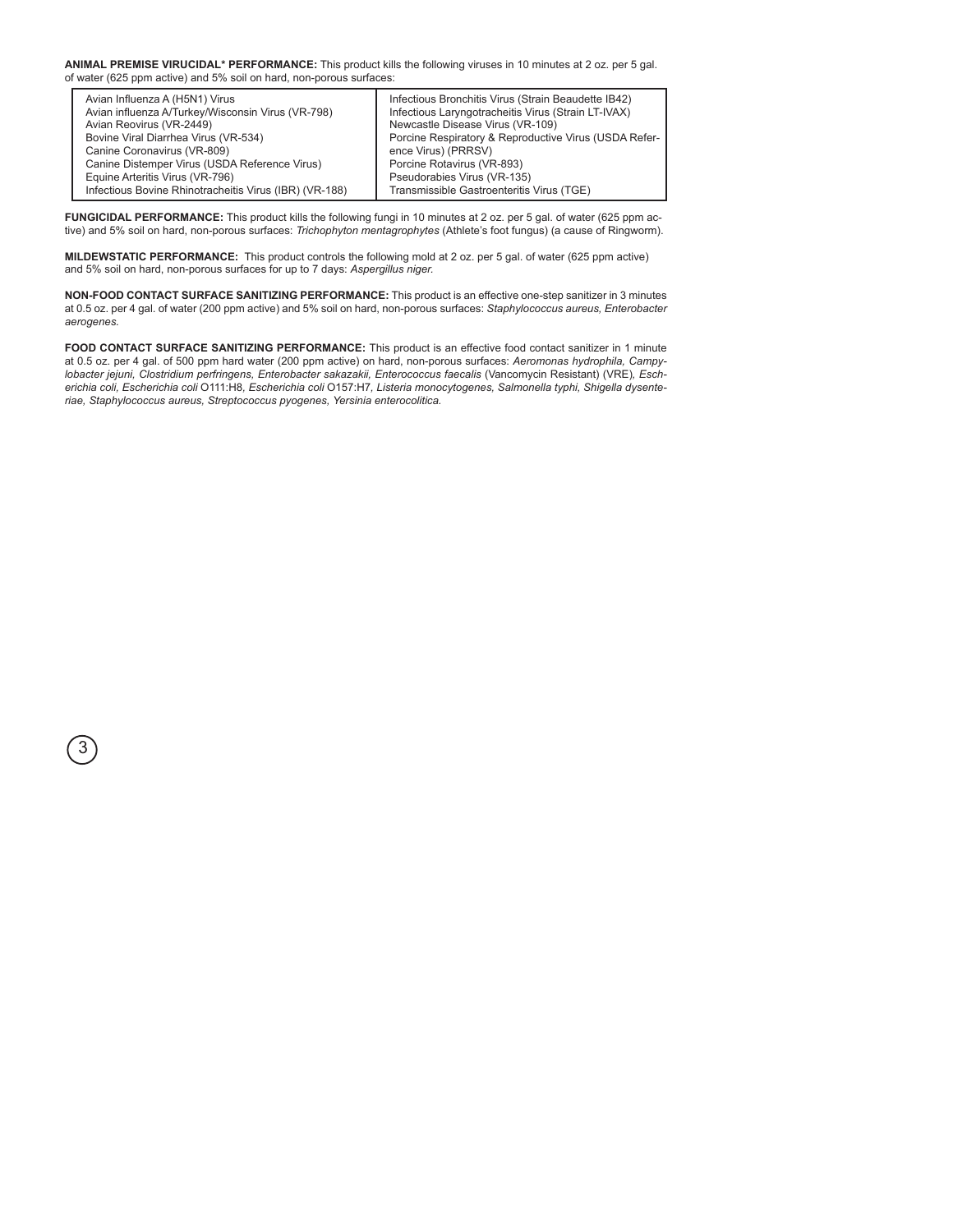This product is for use on hard, non-porous surfaces in:

- Kitchens, bathrooms and other household areas
- Basements, cellars, bedrooms, attics, garages, living rooms, and porches
- Laundry, washing machines, clothes washing machines
- Bathrooms, restrooms, shower rooms, shower and bath areas
- Automobiles, cars, trucks, campers, RV's, trailers, boats • Commercial florist and flower shops
- Breakrooms
- Farmhouses, barns, sheds, tool sheds: cattle, swine, sheep, or horse barns, pens and stalls: swine quarters
- Equine quarters, hog, cattle and horse operations, livestock farms, farm vehicles

This product, when used as directed, can be used to disinfect, clean, sanitize, and deodorize hard, non-porous surfaces such as:

- Countertops, counters, countertop laminates, stovetops, bathroom and kitchen sinks, tub surfaces, shelves, racks, carts, appliances, refrigerators, microwave ovens, dishes, glassware, silverware, cooking utensils, eating utensils, plastic and other non-porous cutting boards, plastic and other hard, non-porous chopping blocks
- Coolers, ice chests, refrigerator bins used for meat, vegetables, fruit and eggs
- Floors, finished floors, walls, ceilings, fixtures
- Glass surfaces, aluminum, brass, copper, laminated surfaces, metal, plated steel, stainless steel, chrome
- Glazed porcelain, glazed restroom tile, glazed restroom ceramic, sealed granite, sealed marble, plastic such as polycarbonate, polyvinylchloride, polystyrene or polypropylene, sealed limestone, sealed slate, sealed stone, sealed terra cotta, sealed terrazzo
- Enameled surfaces, painted finished woodwork, vinyl and plastic upholstery, washable wallpaper, windows, mirrors, painted surfaces
- Hard, non-porous surfaces of picnic tables and outdoor furniture
- Shower stalls, shower doors and curtains, bathtubs and glazed tiles, chrome plated intakes, toilets, toilet seats, toilet bowls, toilet bowl surfaces, urinals, portable and chemical toilets and latrine buckets, vanity tops, and restroom fixtures, bathroom fixtures, bathroom bowls, basins, tubs
- Tables, chairs, desks, folding tables, bed frames, lifts, washable walls, cabinets, doorknobs and garbage cans/ pails, trash barrels, trash cans, trash containers, industrial waste receptacles and garbage handling equipment, shelves, racks and carts, door knobs and handles
- Automobile interiors, mats, crates, cabs, and wheels
- Kennel runs, cages, kennel/cage floors
- Water and Smoke Damage Restoration (Not for use in CA)

 $(4)$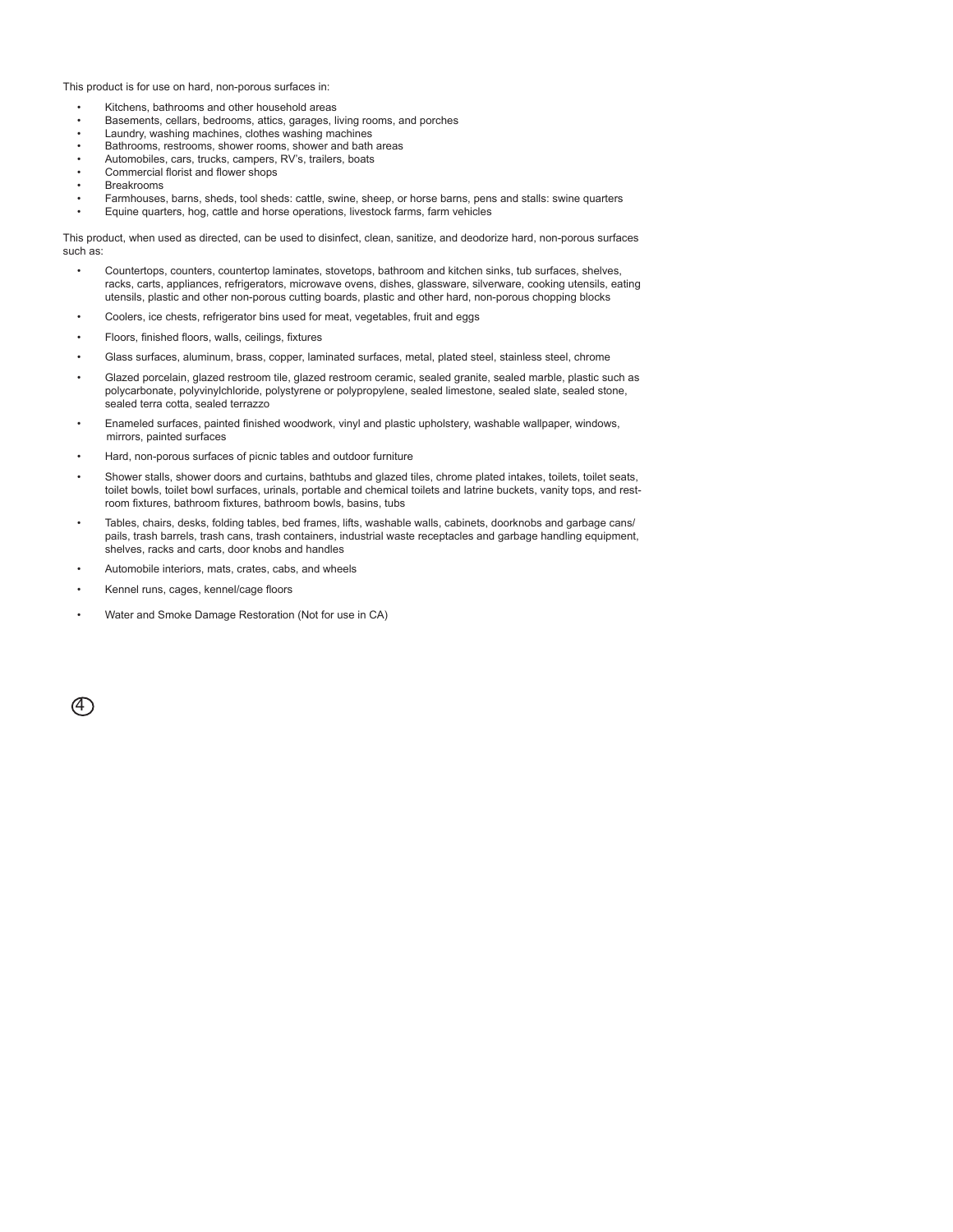## **DIRECTIONS FOR USE**

It is a violation of Federal law to use this product in a manner inconsistent with its labeling.

Rinse hard, non-porous food contact surfaces with potable water after application of product.

Before using this product, food products and packaging materials must be removed from the room or carefully protected.

This product is not for use on medical device surfaces.

### **DILUTION TABLE**

| Use                                    | <b>Dilution</b>           | <b>Contact Time</b> |
|----------------------------------------|---------------------------|---------------------|
| For Broad Spectrum Disinfectant claims | $1.5$ oz. $/5$ gal. water | 10 minutes          |
| For Virucidal* claims                  | 2 oz. /5 gal. water       | 10 minutes          |
| For Fungicidal claims                  | 2 oz. /5 gal. water       | 10 minutes          |
| For Mold and Mildew claims             | 2 oz. /5 gal. water       | Up to 7 Days        |

# **GENERAL DISINFECTION**

#### **FOR USE AS A GENERAL DISINFECTANT ON HARD, NON-POROUS SURFACES:**

1. Pre-clean heavily soiled areas. 2. Apply use solution of 1.5 oz. of this product per 5 gal. of water (or equivalent use dilution) (469 ppm active) to hard, non-porous surfaces using a sponge, brush, cloth, mop, by immersion, auto scrubber, mechanical spray device, hand pump trigger spray device, coarse trigger spray device. For spray applications, spray 6-8 inches from surface. Do not breathe spray. 3. Treated surfaces must remain wet for 10 minutes. 4. Allow to air dry. 5. Prepare a fresh solution daily or when visibly dirty.

### **HOSPITAL/HEALTH CARE/MEDICAL/NON-MEDICAL**

**FOR USE AS A ONE-STEP, GENERAL, HOSPITAL DISINFECTANT, VIRUCIDE\*:** 1. Pre-clean heavily soiled areas. 2. Apply use solution of 2 oz. of this product per 5 gal. of water (or equivalent use dilution) (625 ppm active) to disinfect hard, non-porous surfaces with a sponge, brush, cloth, mop, by immersion, auto scrubber, mechanical spray device, hand pump trigger spray device, coarse trigger spray device. For spray applications, spray 6-8 inches from surface. Do not breathe spray. 3. Treated surfaces must remain wet for 10 minutes. 4. Wipe dry with a clean cloth or allow to air dry. Rinsing of floors is not necessary unless they are to be waxed or polished. 5. Prepare a fresh solution daily or when visibly dirty.

**\*KILLS HIV, HBV AND HCV ON PRE-CLEANED HARD, NON-POROUS SURFACES/OBJECTS PREVIOUSLY SOILED WITH BLOOD/BODY FLUIDS** in health care settings or other settings in which there is an expected likelihood of soiling of hard, non-porous surfaces/objects with blood or body fluids and in which the surfaces/objects likely to be soiled with blood or body fluids can be associated with the potential for transmission of Human Immunodeficiency Virus Type 1 (HIV-1), Hepatitis B Virus (HBV) and Hepatitis C Virus (HCV).

 $\circledS$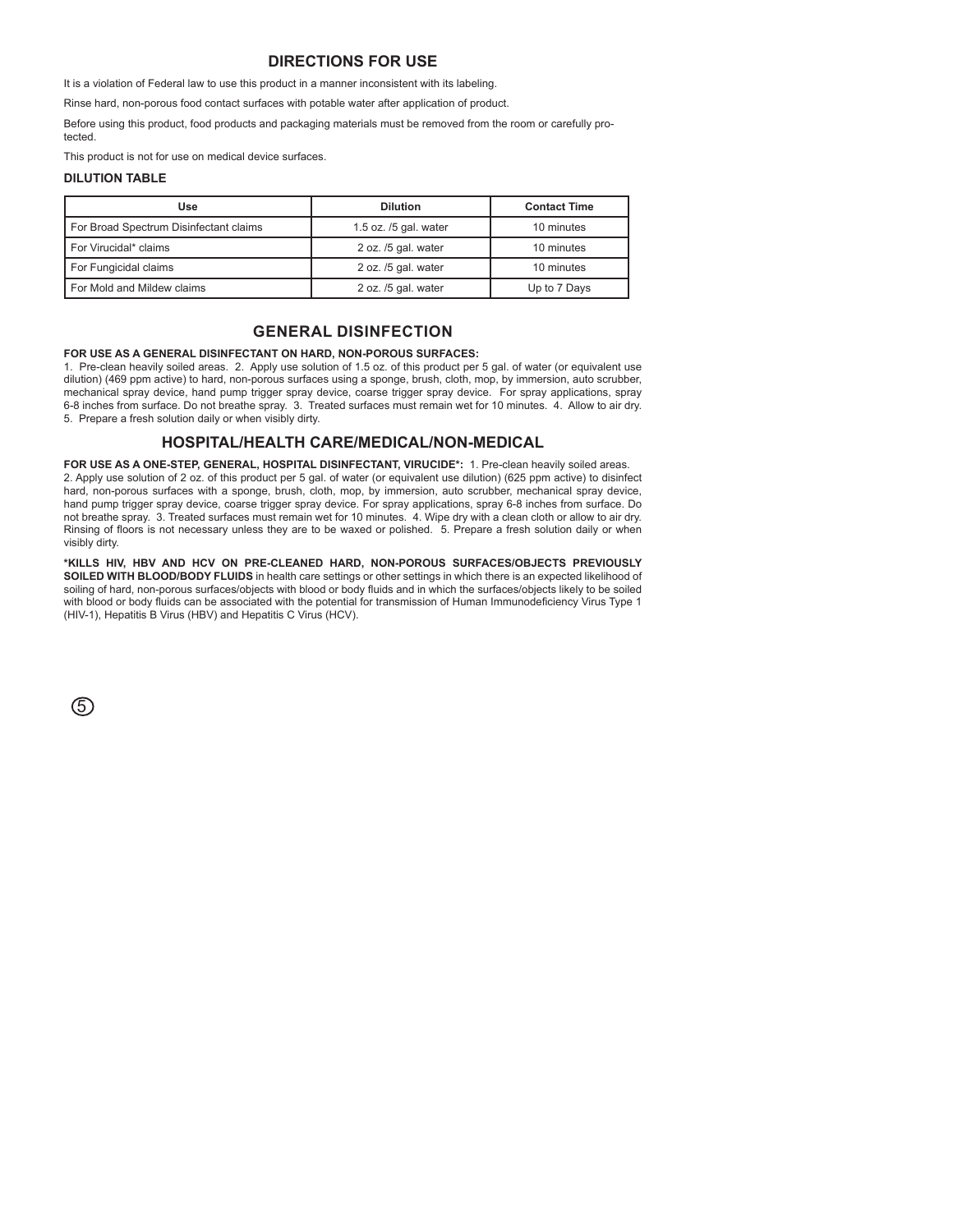**SPECIAL INSTRUCTIONS FOR CLEANING AND DECONTAMINATION AGAINST HIV-1, HBV and HCV ON SUR-FACES/OBJECTS SOILED WITH BLOOD/BODY FLUIDS.**

**Personal Protection:** Wear protective latex gloves, gowns, masks and eye protection. **Cleaning Procedure:** Blood and other body fluids must be thoroughly cleaned from hard, non-porous surfaces and objects before application of this product. **Disposal of Infectious Materials:** Blood and other body fluids, cleaning materials and clothing must be autoclaved and disposed of according to federal, state and local regulations for infectious waste disposal. **Contact Time:** Allow hard, non-porous surface to remain wet for 2 minutes to kill HIV and for 10 minutes to kill all other viruses and bacteria listed on the label.

# **FUNGICIDAL/MOLD/MILDEW**

**TO KILL FUNGI:** Pre-clean hard, non-porous surfaces. Prepare use solution by adding 2 oz. of this product per 5 gal. of water (or equivalent dilution). Apply use solution to hard, non-porous surfaces. Allow surface to remain wet for 10 minutes. Wipe surfaces (and let air dry).

**TO CONTROL MOLD/MILDEW:** Pre-clean hard, non-porous surfaces. Prepare use solution by adding 2 oz. of this product per 5 gal. of water (or equivalent use dilution). Apply use solution to hard, non-porous surfaces which will effectively inhibit the growth of mold and mildew and their odors. Repeat treatment every seven days, or more often if new growth appears.

# **DEODORIZATION/CLEANING**

**FOR USE AS A CLEANER:** Prepare use solution of 1.5 oz. of this product per 5 gal. of water (or equivalent use dilution) and apply to hard, non-porous surfaces. Allow to air dry. For heavy-duty use, add 3 oz. of this product per 5 gal. of water to clean hard, non-porous surfaces.

**GENERAL DEODORIZATION:** To deodorize, apply 1.5 oz. of this product per 5 gal. of water (or equivalent use dilution) to hard, non-porous surfaces. Allow to air dry.

### **WATER AND SMOKE DAMAGE RESTORATION**

**CARPETS, CARPET CUSHIONS, UPHOLSTERY, DRAPES AND OTHER POROUS MATERIALS, SUB FLOORS, DRY-WALL, TRIM AND FRAME LUMBER, TACKLESS STRIP AND PANELING** (Not for use in CA.)**:** To use as a deodorizer against water damage, extract the excess water. Test hidden area for colorfastness. Dilute 0.5 to 1 oz. of this product per gal. of water, allowing for the diluting effect of absorbed water within saturated materials. Remove gross filth or heavy soil. Apply directly with a mechanical spray device, coarse pump or trigger spray device to fully saturate affected materials. For spray applications, spray 6-8 inches from surface. Do not breathe spray. Roll, brush or agitate into materials. Follow with a thorough extraction. Dry rapidly and thoroughly.

**WATER AND SMOKE DAMAGE RESTORATION** (Not for use in CA.)**:** Effective against odor caused by smoke and water damage for home, institutional, industrial and hospital use. This product is particularly suitable for use in water damage restoration. Dilute 0.5 to 1 oz. of this product per gal. of water, allowing for the diluting effect of absorbed water within saturated materials. Saturate affected materials with enough product to remain wet for at least 10 minutes. Use proper ventilation.

# **ALGAE TREATMENT (Not for use in CA.)**

**BIRD BATHS** (Not for use in CA.): DO NOT use when fish are present. Clean to remove algae growth prior to filling birdbath and spray the exposed surface with a solution of 0.25 oz. (1 tbsp.) of this product per gallon of water. Allow to air dry and brush off dead algae.

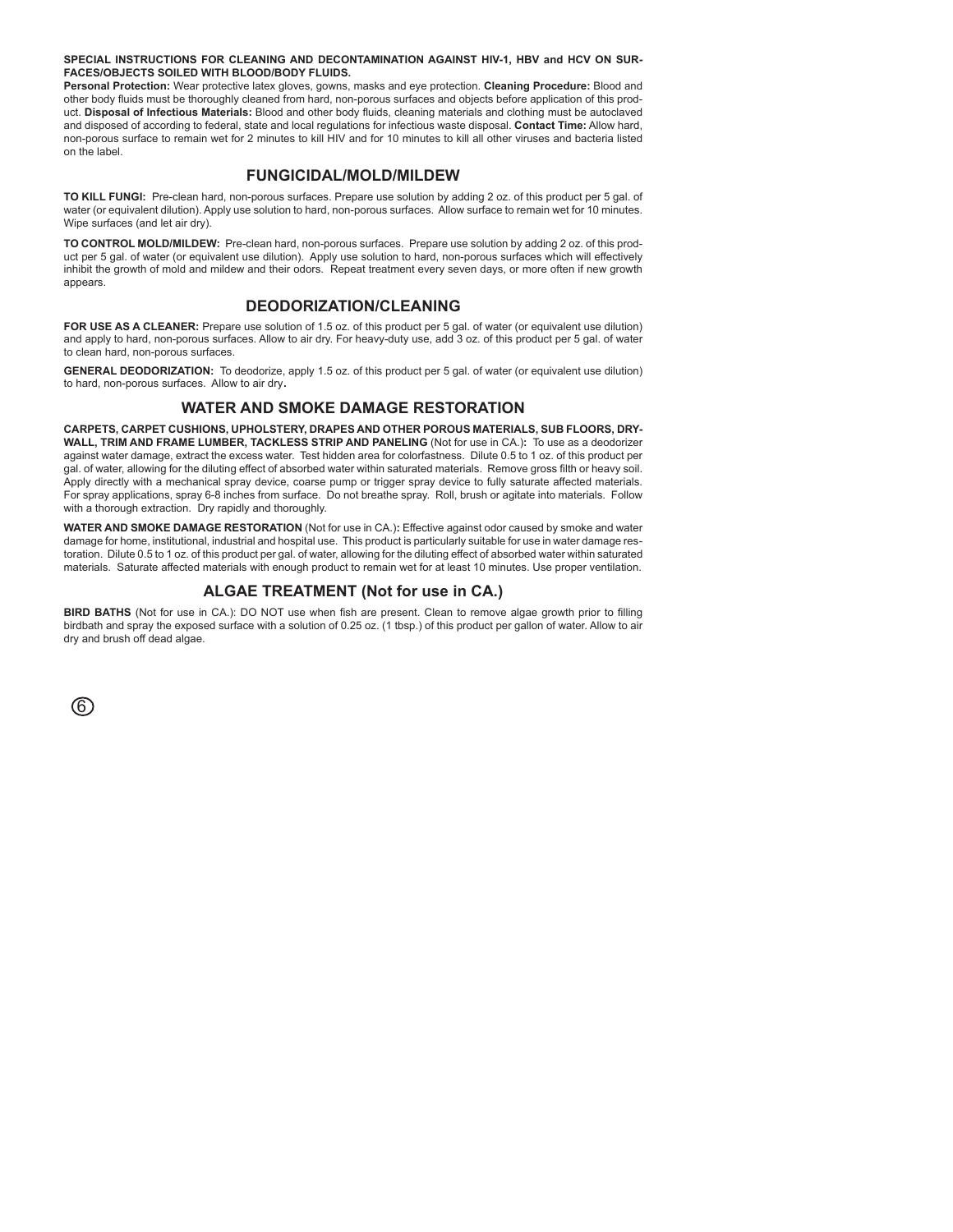**WALKWAYS** (Not for use in CA.): This product will inhibit the growth of algae on hard, non-porous walkways. For heavy infestations, spray or swab surface with a solution of 1.5 oz. of this product per 5 gallons of water (or equivalent use dilution). Let stand for an hour or more then brush and wash away dead algae. Soak area again with the solution. Do not rinse. Allow to dry on the surface and repeat application when algae growth returns. For sprayer applications, use as a coarse spray only. Allow surfaces to remain wet for 10 minutes then air dry. Prepare a fresh solution daily or when visibly dirty.

**GREENHOUSE GLASS** (Not for use in CA.): Spray or swab hard, non-porous surfaces with a solution of 1.5 oz. of this product per 5 gal. of water (or equivalent use dilution). Allow to air dry. Wash off dead algae with water. Spray clean surface again with the solution. Do not rinse. For sprayer applications, use as a coarse spray only. Allow surfaces to remain wet for 10 minutes then air dry. Prepare a fresh solution daily or when visibly dirty.

**HOUSEPLANT AND GARDENING CONTAINERS AND EQUIPMENT** (Not for use in CA.): To control algae and cross contamination in terrariums, bubbles, and other hard, non-porous gardening surfaces, wipe surface with a solution of 1.5 oz. of this product per 5 gal. of water (or equivalent use dilution). Allow surfaces to remain wet for 10 minutes then air dry.

Prepare a fresh solution daily or when visibly dirty.

### **ANIMAL PREMISES**

Prior to use of this product, remove all animals and feeds from areas to be treated, animal transportation vehicles and enclosures. Remove all litter, droppings and manure from floors, walls and surfaces of barns, pens, stalls, chutes and other surfaces of facilities and fixtures occupied or traversed by animals. Empty all troughs, racks and other feeding and watering appliances. Thoroughly clean surfaces with soap or detergent and rinse with water.

**FOR USE AS AN ANIMAL PREMISE DISINFECTANT/VIRUCIDE\*:** Prepare a use solution of 2 oz. of this product per 5 gal. of water (or equivalent use dilution) (625 ppm active). Apply use solution to disinfect hard, non-porous surfaces with a sponge, brush, cloth, by immersion, mechanical spray device, hand pump trigger spray device, coarse trigger spray device. For spray applications, spray 6-8 inches from surface. Do not breathe spray. Immerse all halters and other types of equipment used in handling and restraining animals, as well as forks, shovels, and scrapers used for removing litter and manure in the use solution. Treated surfaces must remain wet for 10 minutes. Ventilate buildings, coops and other closed spaces. Do not house animals or employ equipment until treatment has been absorbed, set or dried. Thoroughly scrub all treated feed racks, troughs, automatic feeders, fountains and waterers and other treated equipment which can contact food or water with soap or detergent, and rinse with potable water before reuse.

# **SANITIZATION**

### **FOOD CONTACT SURFACE SANITIZING DIRECTIONS**

Prior to application, remove gross food particles and soil by a pre-flush or pre-scrape and when necessary, presoak. Then thoroughly wash or flush objects with a good detergent or compatible cleaner, followed by a potable water rinse before application of the sanitizing solution.

**FOOD CONTACT SURFACE SANITIZING PERFORMANCE DIRECTIONS (REGULATED BY 40 CFR 180.940(a)(c)):**  Immerse pre-cleaned glassware, dishes, silverware, cooking utensils and other similar size food processing equipment in a solution of 0.5 oz. of this product per 4 gal. of water (200 ppm active quat) (or equivalent use dilution) for at least 1 minute. Allow sanitized surfaces to adequately drain and then air dry before contact with food. Do not rinse. For articles too large for immersing, apply a use solution of 0.5 oz. of this product per 4 gal. of water (200 ppm active quat) (or equivalent use dilution) to sanitize hard, non-porous food contact surfaces with a brush, cloth, mop, sponge, auto scrubber, mechanical spray device, hand pump trigger spray device, coarse trigger spray device. For spray applications, spray 6-8 inches from surface. Do not breathe spray. Surfaces must remain wet for at least 1 minute. Allow sanitized surfaces to adequately drain and then air dry before contact with food. Do not rinse. Prepare a fresh solution daily or when visibly dirty. For mechanical application, use solution must not be reused for sanitizing applications.

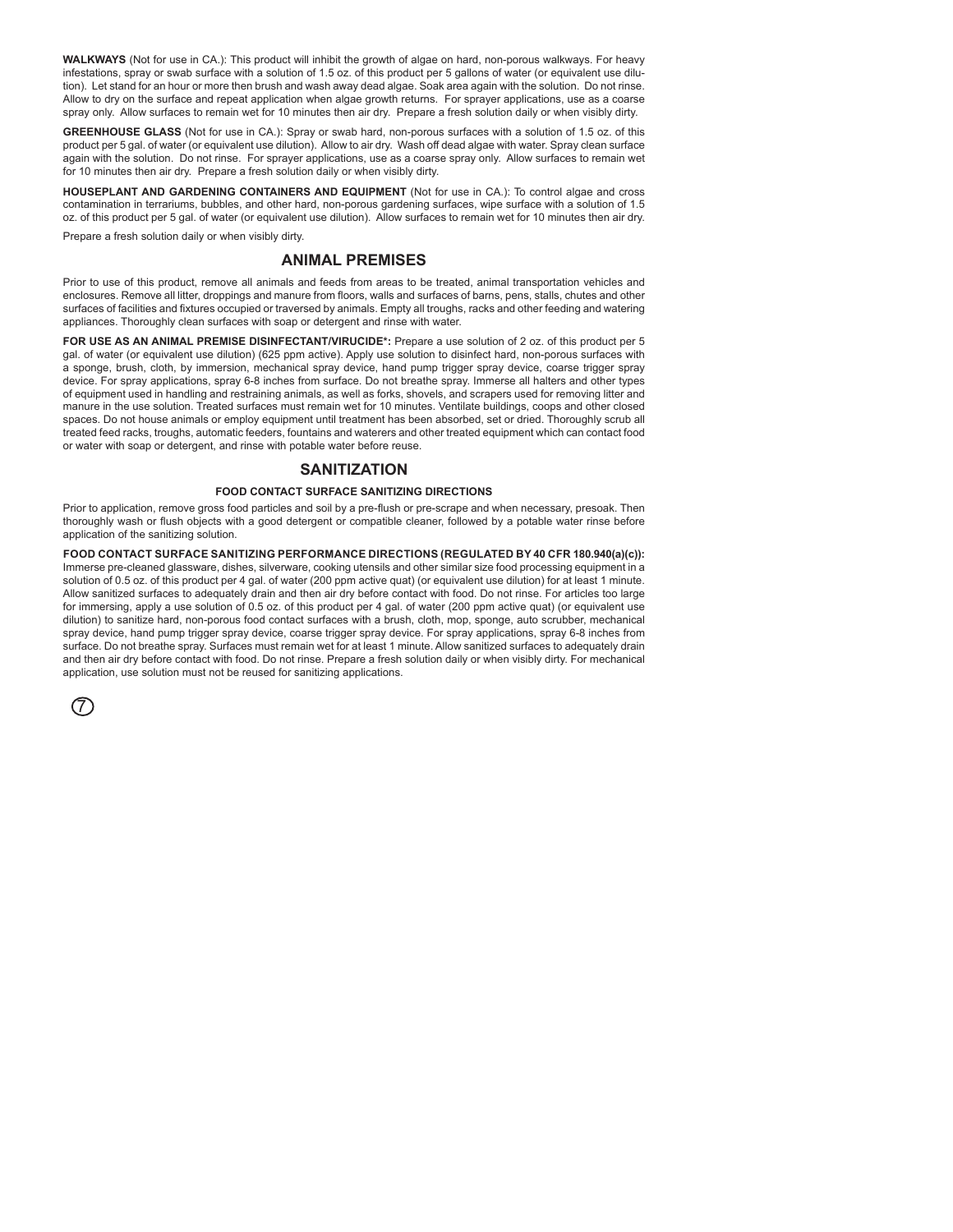#### **SANITIZATION OF INTERIOR HARD, NON-POROUS SURFACES OF REVERSE OSMOSIS (RO) UNITS**

**Reverse Osmosis (RO) Units** - Sanitization must occur after initial installation, after the system is serviced and periodically during its use.

- 1. Turn off RO system, drain storage tank and remove membrane element and pre-filters. Put membrane element in a plastic bag so it remains wet. Do not use this product to sanitize the membrane element. Membrane element must be sterilized separately.
- 2. Tank must be washed with a compatible detergent and rinsed with potable water before sanitizing. (**Note:** Use this direction only if applicable.)
- 3. Fill empty pre-filter housing with a solution of 0.5 oz. of this product per 4 gal. of water (or equivalent use dilution) and turn on raw water. **Note:** Standard system capacity is 1 to 2 gal.
- 4. After holding tank is full, let system stand idle for a minimum of 1 minute. Turn off water. Drain holding tank.<br>5. Before the system is put back into service, flush system with potable water to assure sanitizing soluti
- 5. Before the system is put back into service, flush system with potable water to assure sanitizing solution is rinsed thoroughly from system. Return unit to normal operation. Follow the manufacturer's directions for re-installation of new pre-filters, membrane element and post filter.

**GLOVE DIP/SPRAY SANITIZER DIRECTIONS:** To prevent cross contamination on treated surfaces from area to area, dip, soak or spray pre-washed plastic, latex, or other synthetic non-porous gloves thoroughly to ensure sanitizing solution covers the exterior surfaces of the gloves prior to usage. For spray applications, use a coarse spray device. Do not let sanitizing solution come into contact with exposed skin. After applying solution, allow gloves to remain wet for at least 1 minute. Let air dry thoroughly before wearing gloves. Do not rinse. Prepare sanitizing solution by adding 0.5 oz. of this product per 4 gal. of water. Prepare a fresh solution daily or when visibly dirty.

#### **NON-FOOD CONTACT SURFACE SANITIZING DIRECTIONS**

**NON-FOOD CONTACT SURFACE SANITIZING:** Pre-clean heavily soiled surfaces. Add 0.5 oz.of this product to 4 gal. of water (or equivalent use dilution). Apply solution to hard, non-porous surfaces with a sponge, brush, cloth, mop, by immersion, hand pump trigger spray device, coarse trigger spray device. For spray applications, spray 6-8 inches from surface. Do not breathe spray. Treated surfaces must remain wet for 3 minutes. Prepare a fresh solution daily or when visibly dirty.

**SHOE, BOOT, ENTRYWAY BATH SANITIZER DIRECTIONS:** To prevent cross contamination on treated surfaces area to area in entryways, shoe baths containing one inch of freshly made sanitizing solution must be placed at all entrances to buildings, hatcheries and at all the entrances to the production and packaging rooms. Scrape waterproof shoes and place in a 0.13 oz. of this product per gal. of water use solution, or allow to remain wet for 3 minutes prior to entering area. Prepare a fresh solution

**SANITIZATION OF HARD, NON-POROUS SURFACES ON PERSONAL PROTECTIVE EQUIPMENT (RESPIRATORS):** Add 0.5 oz. of this product to 4 gal. of water. Gently mix for uniform solution. Apply solution to surfaces of the respirator with a sponge, brush, cloth, by immersion, mechanical spray device, hand pump trigger spray device, coarse trigger spray device. For spray applications, spray 6-8 inches from surface. Do not breathe spray. Thoroughly wet surfaces to be sanitized. Treated surfaces must remain wet for 3 minutes. Remove excess solution from equipment prior to storage. Prepare a fresh solution daily or when visibly dirty.

#### **SANITIZATION OF EXTERIOR HOUSEHOLD SURFACES DIRECTIONS**

**PREPARATION OF USE SOLUTION:** Apply a use solution of 0.13 oz. of this product per gal. of water, or equivalent use dilution, to sanitize hard, non-porous exterior surfaces such as vinyl, plastic, sealed concrete, painted or sealed woodwork, and sealed stucco. Surfaces to be treated include house siding, decks, patios, walkways and driveways. One-half gal. of diluted product will treat 200-300 sq. ft. of hard, non-porous surfaces.

| × |   |
|---|---|
|   | I |

daily or when visibly dirty.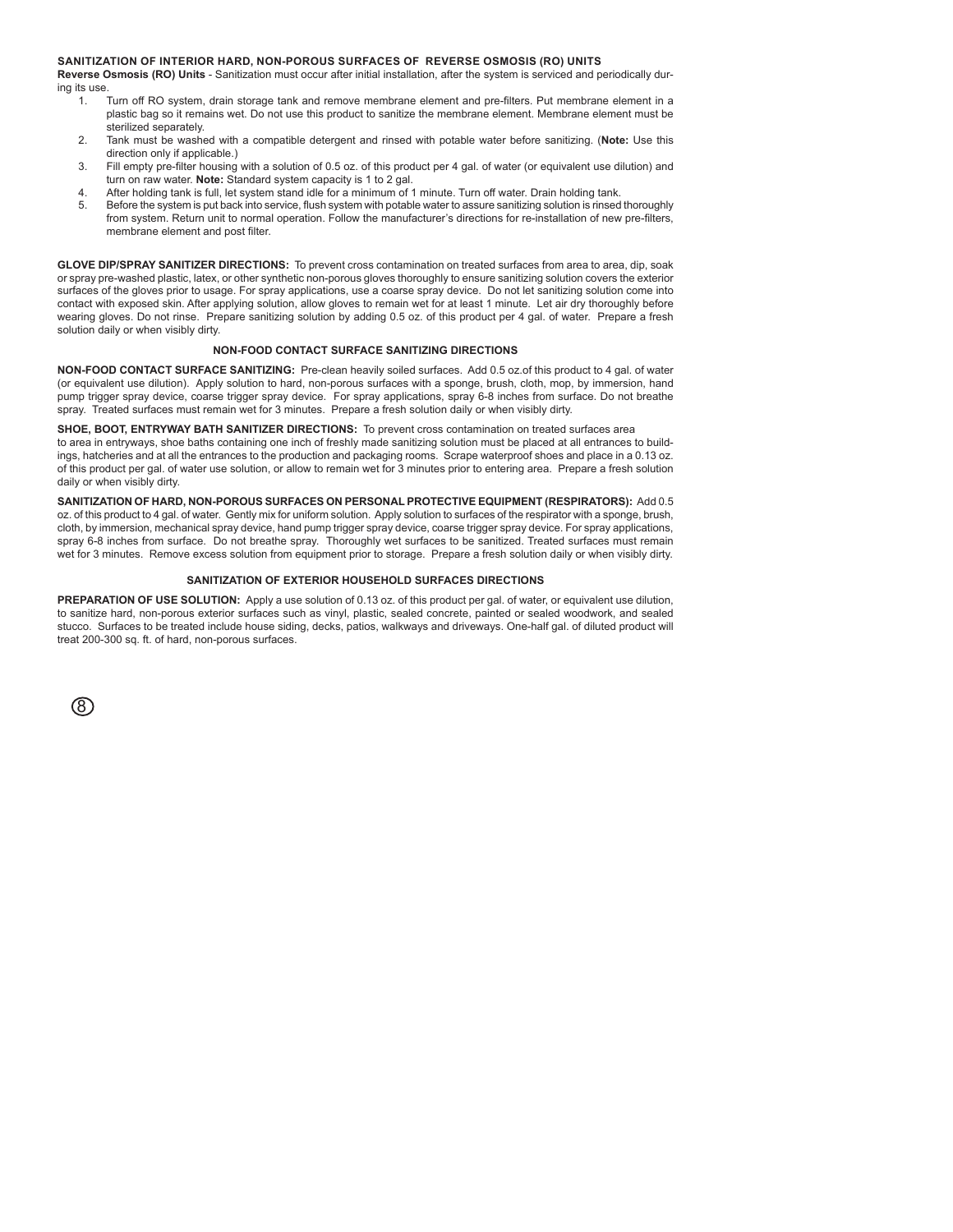**APPLICATION:** Pre-clean heavily soiled areas. Apply solution with a brush, mop, cloth, sponge, mechanical spray device, hand pump trigger spray device, or with a low-pressure (less than 60 psi) airless sprayer so as to wet surfaces thoroughly. For sprayer applications, spray 6 inches to 8 inches from surface. Do not breathe spray. If using a pressure washer with highpressure spray to sanitize hard, non-porous surfaces, wear suitable respiratory protective equipment and protective eyewear to control exposure to spray. Treated surfaces must remain wet for 3 minutes.

### **OTHER USES**

**WORK AREAS AND BENCHES, POTS, FLATS AND FLOWER BUCKETS, CUTTING TOOLS:** Pre-clean surfaces. Spray or swab hard, non-porous working surfaces with a solution of 1.5 oz. of this product per 5 gal. of water (or equivalent use dilution) before each work period and again after each plant is completed to help control transfer of diseases such as *Botrytis,* crown rot, downy mildew, *Erwinia* and root rot †. Allow surface to remain wet for 10 minutes. To apply solution as a sprayer application, use as a coarse spray only and spray 6-8 inches from surface. Do not breathe spray. Wipe up excess liquid or allow to air dry. Prepare a fresh solution daily or when visibly dirty. (†Not for use in CA.)

**TREATMENT OF LAWNS, GOLF COURSES (Greens and Tees only):** *(Use against dollar spot (Sclerotinia), fusarium blight (Fusarium), Southern blight (Sclerotium rolfsii), rust, toad stools and fairy rings not allowed in CA.)*

To control fungal diseases including dollar spot *(Sclerotinia)*, fusarium blight *(Fusarium)*, leaf spot *(Helminthosporium)*, brown patch *(Rhizoctonia)*, fading out *(Curvularia),* Southern blight *(Sclerotium rolfsii)*, pythium blight, rust, toad stools and fairy rings and algal build-up for golf course greens and tees, maximum application is 0.8 lbs. A.I./acre (200 ppm).

Following the application instructions, spray a solution of 0.5 oz. of this product per 4 gal. of water (200 ppm). Treat at a rate of one gal. of solution to 90 sq. ft. (9 ft. x 10 ft.) of turf. If commercial power sprays are used, reduce spray concentration to 1 tsp. of this product per gal. of water (0.5 pint to 50-100 gal. of spray mixture to treat 10,000 square feet or 0.25 acres) (1.6 oz. per 1,000 sq. ft.) (0.5 gal. per acre).

Do not graze treated areas or feed clippings to livestock. Do not exceed treatment of 10 acres (2,000 gal.) with retreatment at 10-day intervals not to exceed 6 treatments per year.

**TREATMENT OF TURF:** Not for use on turf being grown for sale or other commercial use as sod, or for commercial seed production, or for research purposes. *(Use against dollar spot (Sclerotinia), fusarium blight (Fusarium), Southern blight (Sclerotium rolfsii), rust, toad stools and fairy rings not allowed in CA.*)

To control fungal diseases including dollar spot *(Sclerotinia)*, fusarium blight *(Fusarium),* leaf spot *(Helminthosporium)*, brown patch *(Rhizoctonia),* fading out *(Curvularia),* Southern blight *(Sclerotium rolfsii)*, pythium blight, rust, toad stools and fairy rings and algal build-up in turf grasses, including lawns of grass or Dichondra, spray a solution of 0.5 oz. of this product per gal. of water to treat 50 square feet (5 ft. x 10 ft.) of lawn. Treat entire lawn to prevent spread of infection at least one foot beyond the edges of isolated diseased areas. Saturate the entire treatment area, wetting all plant and soil surfaces. Repeat spray applications every 10 - 14 days, as needed to control new or established disease conditions. Treatment is required during the warm growing season and must be made when the lawn is dry or damp, but not during wet rainy weather.